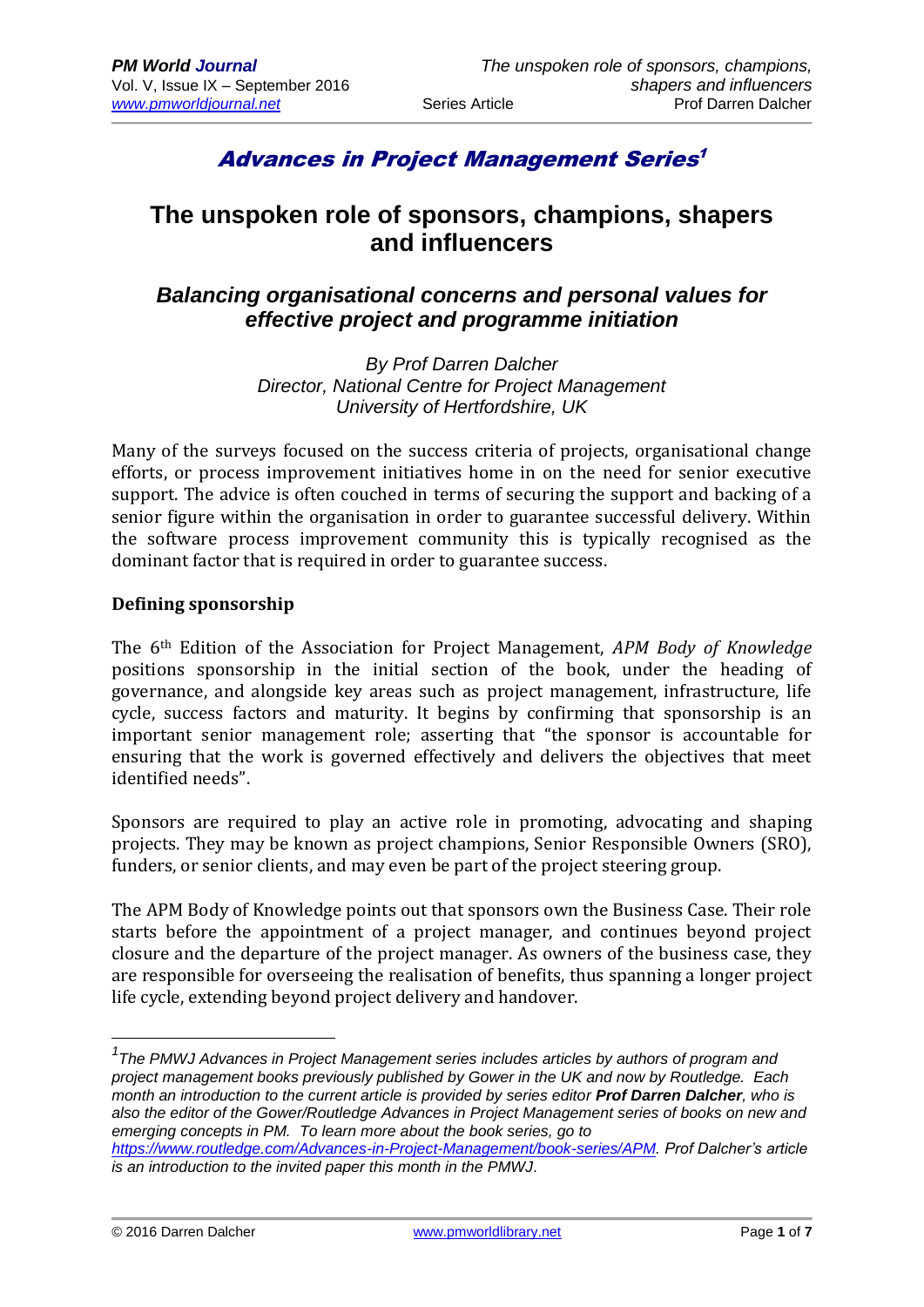In many situations the sponsor and project manager may belong to different organisations, with the sponsor representing the client organisation and the project manager hailing from the contracting organisation. Note: In larger and more complex project setups, this disparity in role and position often requires a senior contractor representative on the project board to work with the sponsor and address the different sets of business priorities and commercial objectives.

Given that the sponsor owns the business case, there is a need for a close relationship with the project manager to ensure that the business case remains viable and that the benefits are both relevant and realisable.

The APM body of knowledge therefore acknowledges (p. 36) that the sponsor needs to be:

- A business leader and decision maker with the credibility to work across corporate and functional boundaries;
- An enthusiastic advocate of the work and the change it brings about;
- Prepared to commit time and support to the role;
- Sufficiently experienced (in project and programme management) to judge if the work is being managed effectively and to challenge project managers where appropriate

#### **Additional guidance on sponsorship**

According to received wisdom sponsorship is concerned with influencing the performance of project management. The Association of Project Management's publication, *Directing Change* (2005) notes that sponsorship is the effective link between the organisation's senior executive body and the management of the project. The sponsoring role has decision making, directing and representational accountabilities, providing a route through which project mangers directly report to owning organisations and from which project managers obtain their formal authority, remit and approval of decisions that require agreement.

Englund and Bucero (2006) make the point that the success or failure of any project often hinges on how well the sponsor relates to the project, the project manager and other stakeholders. In reality, maintaining the relationships is difficult and multifaceted, and sponsors often do not understand their role and impact. Englund and Bucero note that the sponsor fulfils the roles of: seller, coach and mentor, filter, business judge, motivator, negotiator, protector and upper management link during the different phases of the project.

The APM's publication *Sponsoring Change* (2009) concurs that every project needs a sponsor (p. 1), and identifies four core purposes for sponsorship:

 **Separation of decision making responsibilities**, particularly in relation to the purpose of the project, the objectives, the top-level contingency provisions,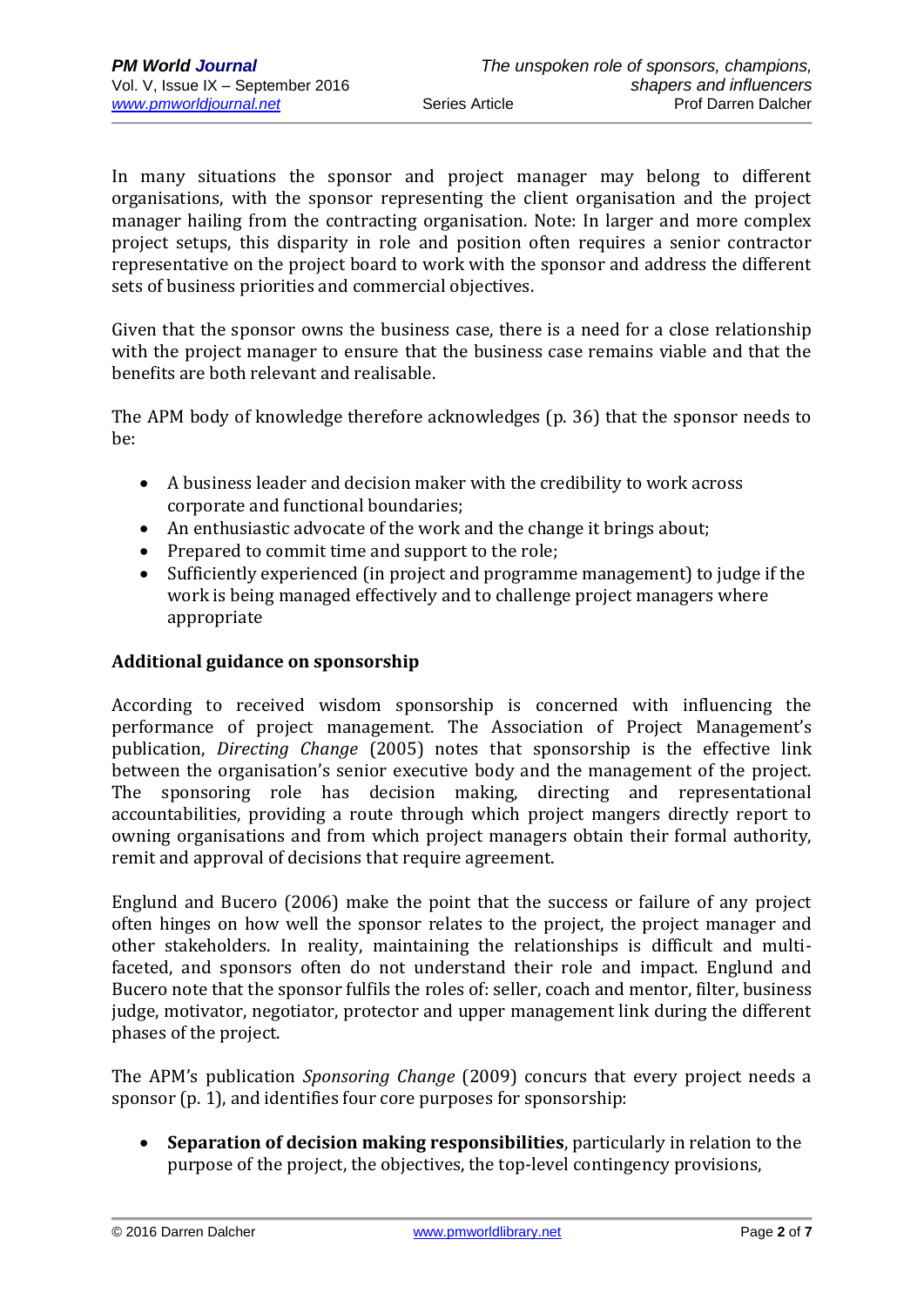appointment of the project manager, feasibility and deployment of external resources

- **Accountability for the realisation of benefits** that typically extend beyond the role of the project manager
- **Oversight of the project management function,** by applying consistent oversight, expertise and sound judgement
- **Stakeholder management,** particularly at senior levels and in relation to other significant parts of the organisation

The critical success attributes that project-owning organisations should consider developing and enhancing include (APM, 2009):

- **Support**: appropriate organisational support in terms of clear authority, access to decision makers and adequate resources
- **Continuity**: Ensuring continuity of sponsorship throughout the life of the project
- **Alignment**: Acting in the long term interests of the organisation and providing professional and ethical leadership consistent with its culture and values

Perhaps the key importance of the role relates to its core position, and associated responsibility, as mediator and translator between the board, the project manager and the project (and its pledged benefits). The position thus allows sponsors to communicate and translate requirements downwards to ensure real needs are being addressed, whilst communicating resource requirements, progress visibility and identified constraints back upwards to ensure that pace and momentum can be maintained.

### **Rethinking the position of sponsorship**

Sponsorship is increasingly addressed as part of the discourse around project governance but its impact on projects and programmes remains underexplored. Moreover, only limited guidance and advice is available for executives and senior managers seeking to undertake sponsorship roles, with the majority of available content representing the project side of the conversation.

French-American microbiologist René Jules Dubos noted that "man shapes himself through decisions that shape his environment". In general, we create conditions that can enhance or limit. Early decisions, in projects, and other creative endeavours, introduce constraints, limit options and direct future development. In contrast, early consideration also opens up opportunities and new perspectives ripe for both exploration and exploitation.

Considering sponsorship from a project perspective focuses on deliverables, and the project structure, whilst also recognising that sponsorship needs to extend beyond the minimal life of the project and account for factors such as benefits, the business case, and the organisational value of introducing change. However, this perspective fails to account for the extended life cycle of the project, the reasons for carrying out the work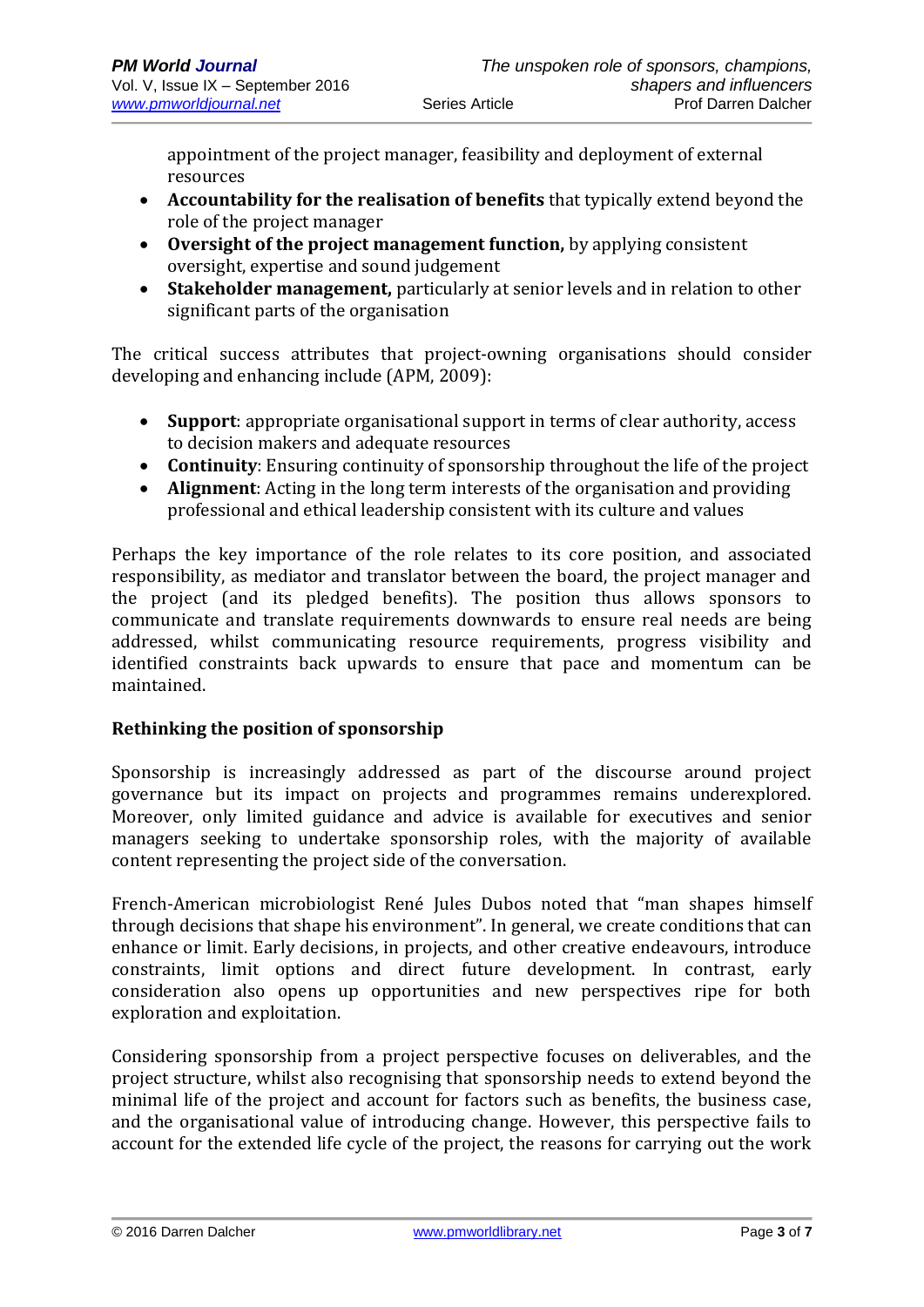in the first place, and most crucially, it ignores the early identification and definition effort that occurs before a project is formally and officially launched.

In many projects and change initiatives sponsors may predate project managers' involvement. Considering the role of sponsorship therefore necessitates taking account of the wider activity of sponsorship within its full scope. An opening into such a crucial perspective is offered by Dr. Mark Mullaly, in his article Exercising Agency – Making a Difference in How Projects are Initiated, which considers the wider environment of project initiation and the impact of sponsors, or shapers, as key players during early deliberations. The article is derived from Mark's recent book, *Exercising Agency: Decision Making and Project Initiation* published by Routledge.

Mark's work addresses the important area of decision making, particularly around the initiation of projects. Drawing on extensive and original research, it highlights the importance of *shapin*g, or sponsoring organisational undertakings and the balance between process, politics and agency in the initial shaping of new undertakings. Yet, the critical importance of the work is not in emphasising the role of sponsorship, but in drawing specific attention to the upfront shaping activities that influence and determine the success of projects. Initiation of projects is an area that has been recognised by practitioners as being of crucial importance to starting projects right, but it somehow also managed to defy extended scrutiny by researchers.

Mullaly's research addresses many of the concerns and entanglements inherent in project initiation. Mark identifies the tension between established organisational processes, politics and the need to shape the environment and make informed choices and good decisions. The role of shapers in starting project right is crucial to improving the track record of project delivery. Mark's research offers fresh ways of considering decisions, choices and bringing the shaping part into the discussion about effective sponsorship, improved project initiation and informed decision making.

### **Shaping for future progress**

While sponsorship has been considered from a governance position, or even from the perspective of managing the business case (APM, 2009; West, 2010; APM, 2012), it is useful to employ a wider lens to re-conceive the issues surrounding project initiation in order to engender a deeper appreciation of success in the context of implementing change projects. Extending the distinction put forward by René Jules Dubos indicates that organisations could shape themselves through decisions that in turn shape our change projects, and inevitably alter the ways we organise for them.

Work that draws attention to the upward connection of projects to strategy can therefore play a key part in reframing our understanding of projects, and change in organisations.

In 1938 Chester Irving Barnard, an American business executive, published his landmark book, *The Functions of the Executive*. The book, which sets out to explain how organisations actually behave, was voted the second most influential book of the 20th Century in a poll of Fellows of the Academy of Management. The book introduced a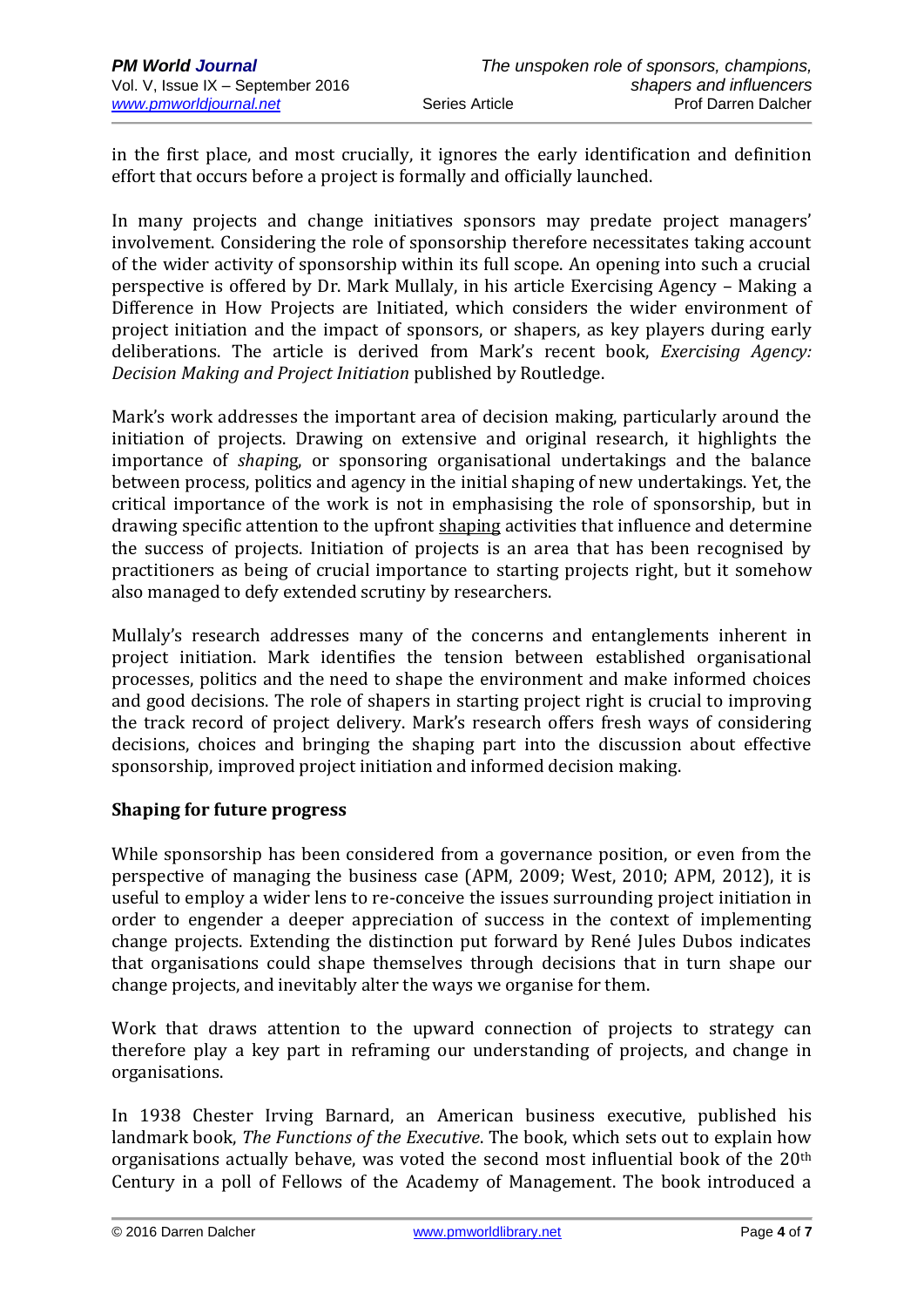number of important concepts: It imported the idea of decision making from public administration into the business world, thereby introducing a preference for action, through the implied end to deliberation and the initiation of action. Moreover, Barnard put forward his view of organisations as systems of cooperation of human activity. He asserted that organisations are short lived because they fail to follow the two criteria necessary for survival: effectiveness and efficiency. Note however that Barnard's definition of organisational efficiency is the degree to which an organisation is able to satisfy the motives of the individuals. In his view, if an organisation can satisfy the motives of its members, while attaining its own explicit goals, it can sustain itself and develop through cooperation.

Accordingly, the cooperative functions of the executive were defined as:

- Establishing and maintaining systems of communication
- Securing essential services from other members
- Formulating organisational purposes and objectives
- Managing people, and ensuring they do their job

The four functions of successful executives offer a good match with the roles of sponsors highlighted above. If shapers endeavour to execute the functions of the executives, whilst maintaining an interest in Barnard's version of organisational efficiency through the satisfaction of the needs of members of the project team, they can begin to leverage a new perspective on the initial definition and development of projects.

Decision making and trade-offs are absolutely essential. Indeed, balancing Barnard's organisational efficiency of internal members with the effectiveness of achieving corporate goals can provide a more intimate synthesis of interests and cooperation that can be used as a basis for shaping, sponsoring and leading teams.

Barnard observed that firms, systems and even societies do not typically last a whole century due to the mismatch and tensions between organisational efficiency of participants and wider corporate effectiveness. As we embrace long term thinking in our societal undertakings, it is useful to consider the need to balance the wider organisation with its internal people, and the possibility of invoking longer-term success through such amalgamation. The ideas put forward by Barnard's seminal work may yet offer a direction for channelling our interest in shaping new organisations (including temporary endeavours) that can offer lasting cooperation and meaningful translation and juxtaposition of corporate and personal concerns leading to enhanced, sustained and combined achievements.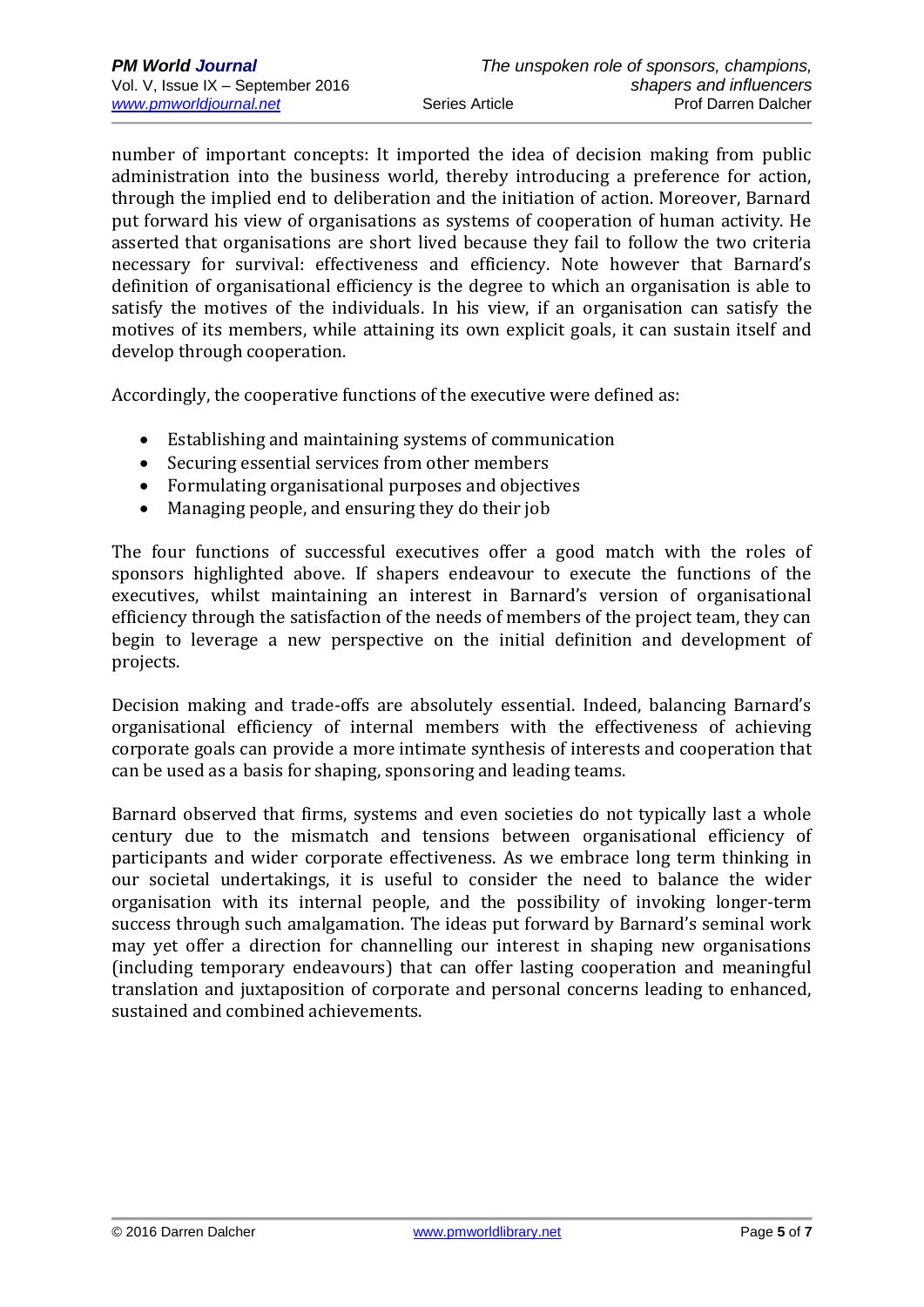#### **References**

APM (2005) Directing Change: A Guide to the Governance of Project Management, High Wycombe: Association for Project Management.

APM (2009) Sponsoring Change: A Guide to the Governance Aspects of Project Sponsorship, Princes Risborough: Association for Project Management.

APM (2012) *APM Body of Knowledge*, 6th edition, Princes Risborough: Association of Project Management.

Barnard, C. I. (1938) The Functions of the Executive, Cambridge, MA.: Harvard University Press.

Dubos, R. (1968) So Human an Animal, New York: Scribner.

Englund, R. L. and Buccero, A. (2006) Project Sponsorship: Achieving Management Commitment for Project Success, San Francisco: Jossey Bass.

West, D. (2010) Project Sponsorship: An Essential Guide for Those Sponsoring Projects within Their Organizations, Farnham: Gower.

*Editor's note: Editor's note: Prof Darren Dalcher, is the editor of the Gower/Routledge Advances in Project Management series of books on new and emerging concepts in PM. To learn more about the book series, go to [https://www.routledge.com/Advances-in-Project-](https://www.routledge.com/Advances-in-Project-Management/book-series/APM)[Management/book-series/APM.](https://www.routledge.com/Advances-in-Project-Management/book-series/APM) The above article is an introduction to the invited paper this month by another Gower author. You can find previously published articles by Prof Dalcher and Gower authors at [www.pmworldlibrary.net.](http://www.pmworldlibrary.net/)*